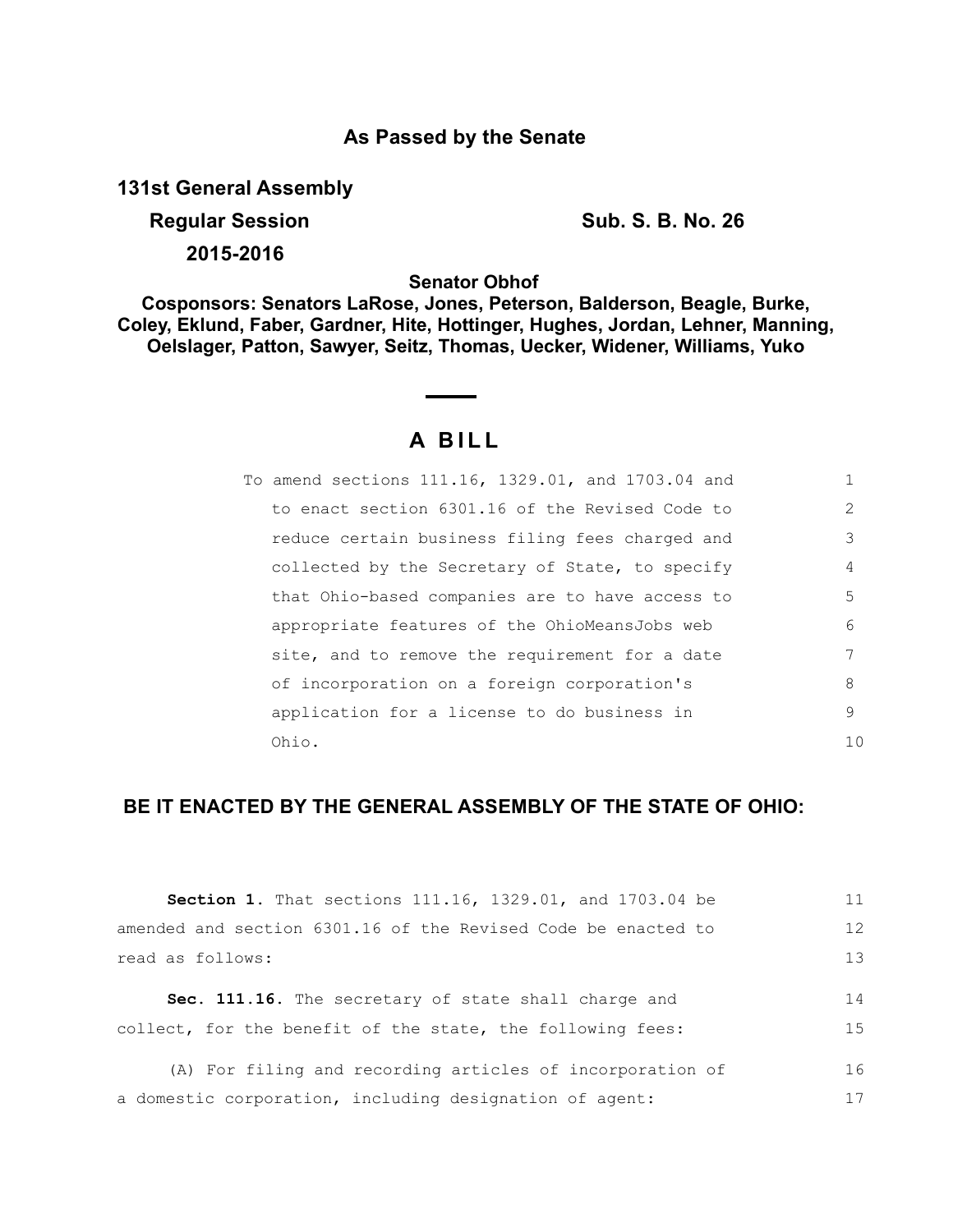| (1) Wherein the corporation shall not be authorized to           | 18 |
|------------------------------------------------------------------|----|
| issue any shares of capital stock, one hundred twenty-five       | 19 |
| ninety-nine_dollars;                                             | 20 |
| (2) Wherein the corporation shall be authorized to issue         | 21 |
| shares of capital stock, with or without par value:              | 22 |
|                                                                  |    |
| (a) Ten cents for each share authorized up to and                | 23 |
| including one thousand shares;                                   | 24 |
| (b) Five cents for each share authorized in excess of one        | 25 |
| thousand shares up to and including ten thousand shares;         | 26 |
| (c) Two cents for each share authorized in excess of ten         | 27 |
| thousand shares up to and including fifty thousand shares;       | 28 |
|                                                                  |    |
| (d) One cent for each share authorized in excess of fifty        | 29 |
| thousand shares up to and including one hundred thousand shares; | 30 |
| (e) One-half cent for each share authorized in excess of         | 31 |
| one hundred thousand shares up to and including five hundred     | 32 |
| thousand shares;                                                 | 33 |
| (f) One-quarter cent for each share authorized in excess         | 34 |
| of five hundred thousand shares; provided no fee shall be less   | 35 |
| than one hundred twenty five ninety-nine dollars or greater than | 36 |
| one hundred thousand dollars.                                    | 37 |
|                                                                  |    |
| (B) For filing and recording a certificate of amendment to       | 38 |
| or amended articles of incorporation of a domestic corporation,  | 39 |
| or for filing and recording a certificate of reorganization, a   | 40 |
| certificate of dissolution, or an amendment to a foreign license | 41 |
| application:                                                     | 42 |
| (1) If the domestic corporation is not authorized to issue       | 43 |

(1) If the domestic corporation is not authorized to issue any shares of capital stock, fifty dollars; 44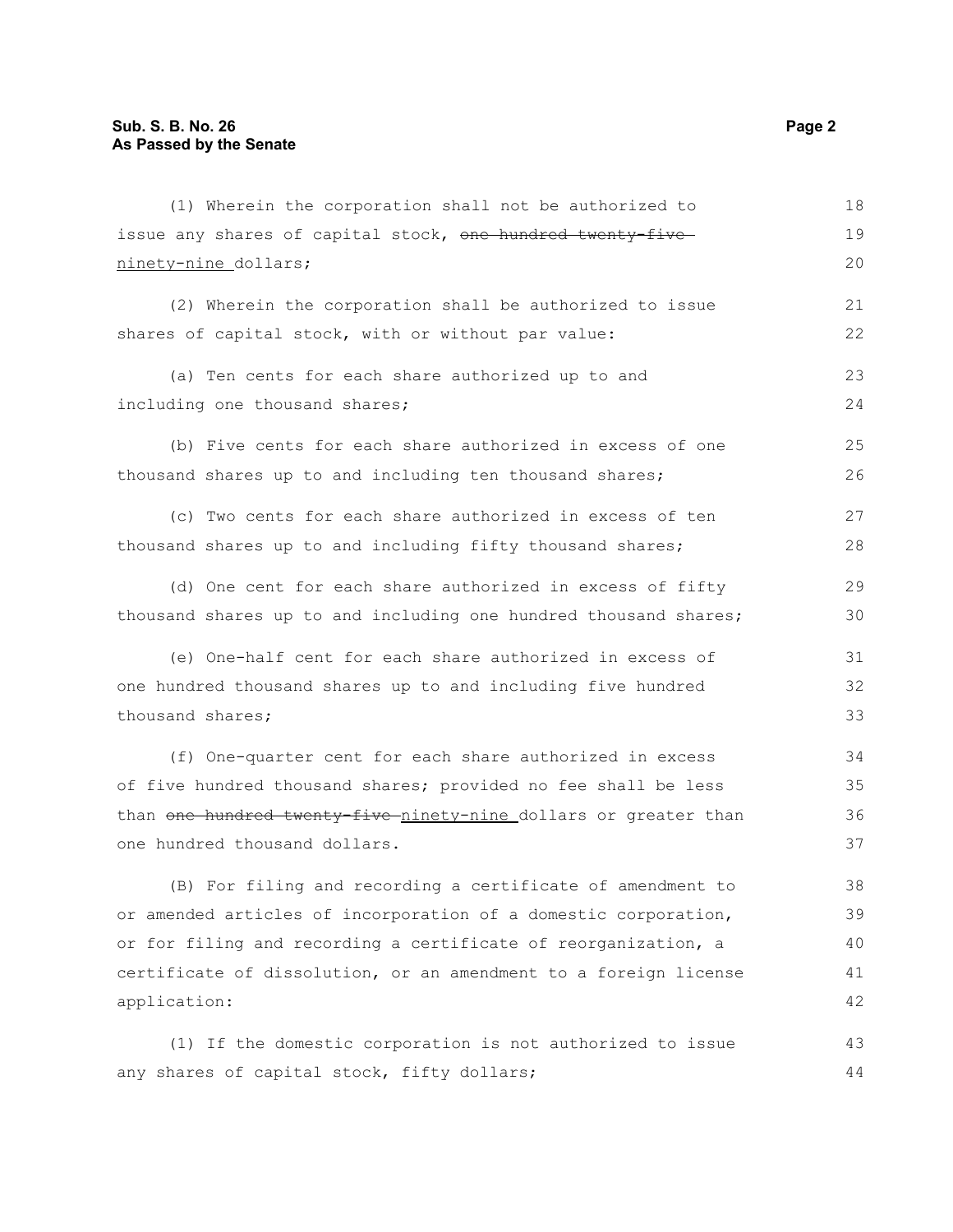#### **Sub. S. B. No. 26 Page 3 As Passed by the Senate**

(2) If the domestic corporation is authorized to issue shares of capital stock, fifty dollars, and in case of any increase in the number of shares authorized to be issued, a further sum computed in accordance with the schedule set forth in division (A)(2) of this section less a credit computed in the same manner for the number of shares previously authorized to be issued by the corporation; provided no fee under division (B)(2) of this section shall be greater than one hundred thousand dollars; (3) If the foreign corporation is not authorized to issue any shares of capital stock, fifty dollars; (4) If the foreign corporation is authorized to issue shares of capital stock, fifty dollars. (C) For filing and recording articles of incorporation of a savings and loan association, one hundred twenty-five-ninetynine dollars; and for filing and recording a certificate of amendment to or amended articles of incorporation of a savings and loan association, fifty dollars; (D) For filing and recording a certificate of conversion, including a designation of agent, a certificate of merger, or a certificate of consolidation, one hundred twenty-five-ninetynine dollars and, in the case of any new corporation resulting from a consolidation or any surviving corporation that has an increased number of shares authorized to be issued resulting from a merger, an additional sum computed in accordance with the schedule set forth in division (A)(2) of this section less a credit computed in the same manner for the number of shares previously authorized to be issued or represented in this state by each of the corporations for which a consolidation or merger is effected by the certificate; 45 46 47 48 49 50 51 52 53 54 55 56 57 58 59 60 61 62 63 64 65 66 67 68 69 70 71 72 73 74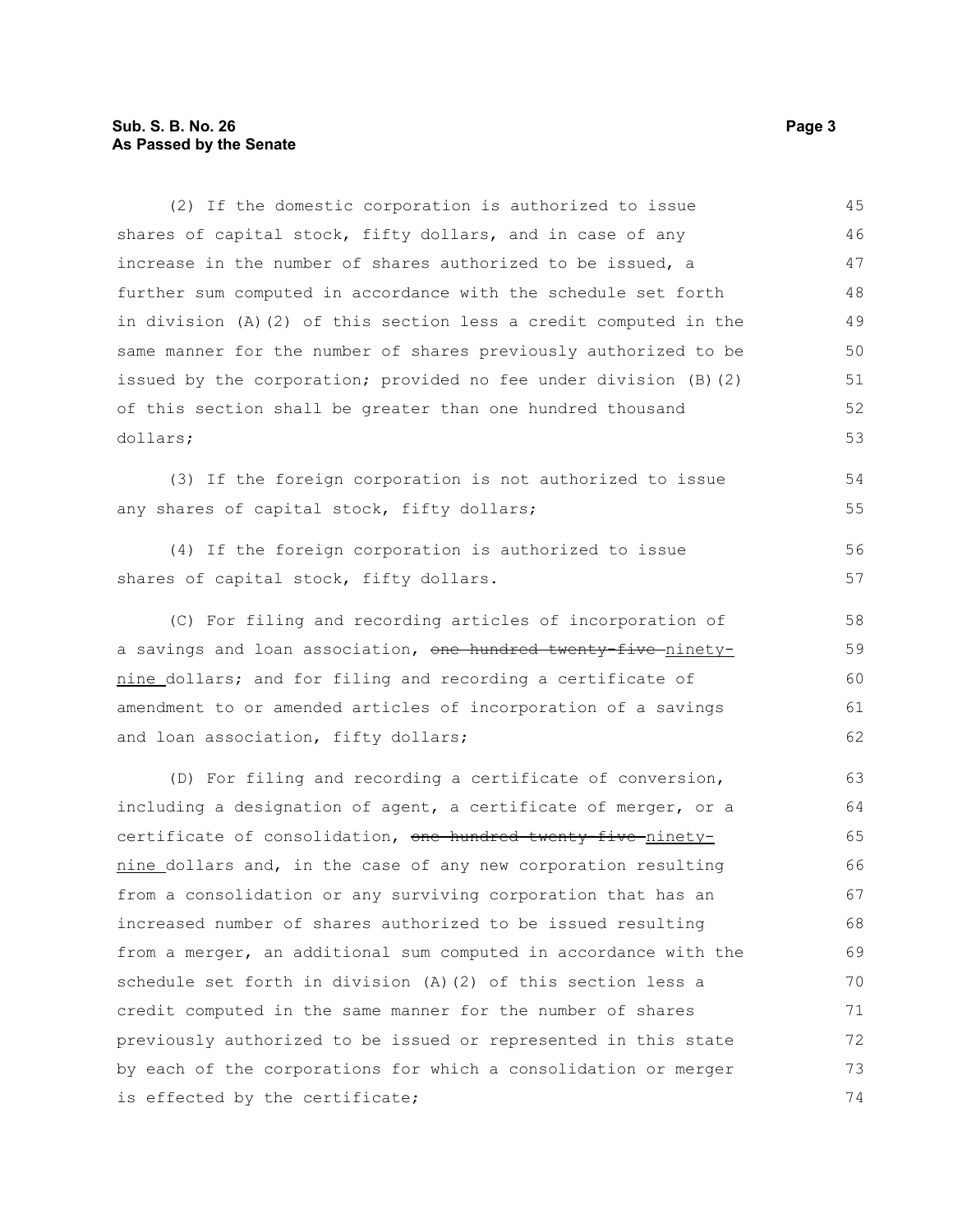#### **Sub. S. B. No. 26 Page 4 As Passed by the Senate**

(E) For filing and recording articles of incorporation of a credit union or the American credit union guaranty association, one hundred twenty-five ninety-nine dollars, and for filing and recording a certificate of increase in capital stock or any other amendment of the articles of incorporation of a credit union or the association, fifty dollars; (F) For filing and recording articles of organization of a limited liability company, for filing and recording an application to become a registered foreign limited liability company, for filing and recording a registration application to become a domestic limited liability partnership, or for filing and recording an application to become a registered foreign limited liability partnership, one hundred twenty-five ninetynine dollars; (G) For filing and recording a certificate of limited partnership or an application for registration as a foreign limited partnership, or for filing an initial statement of partnership authority pursuant to section 1776.33 of the Revised Code, one hundred twenty-five ninety-nine dollars-; (H) For filing a copy of papers evidencing the incorporation of a municipal corporation or of annexation of territory by a municipal corporation, five dollars, to be paid by the municipal corporation, the petitioners therefor, or their agent; (I) For filing and recording any of the following: 75 76 77 78 79 80 81 82 83 84 85 86 87 88 89 90 91 92 93 94 95 96 97 98

(1) A license to transact business in this state by a foreign corporation for profit pursuant to section 1703.04 of the Revised Code or a foreign nonprofit corporation pursuant to section 1703.27 of the Revised Code, one hundred twenty-five 100 101 102 103

99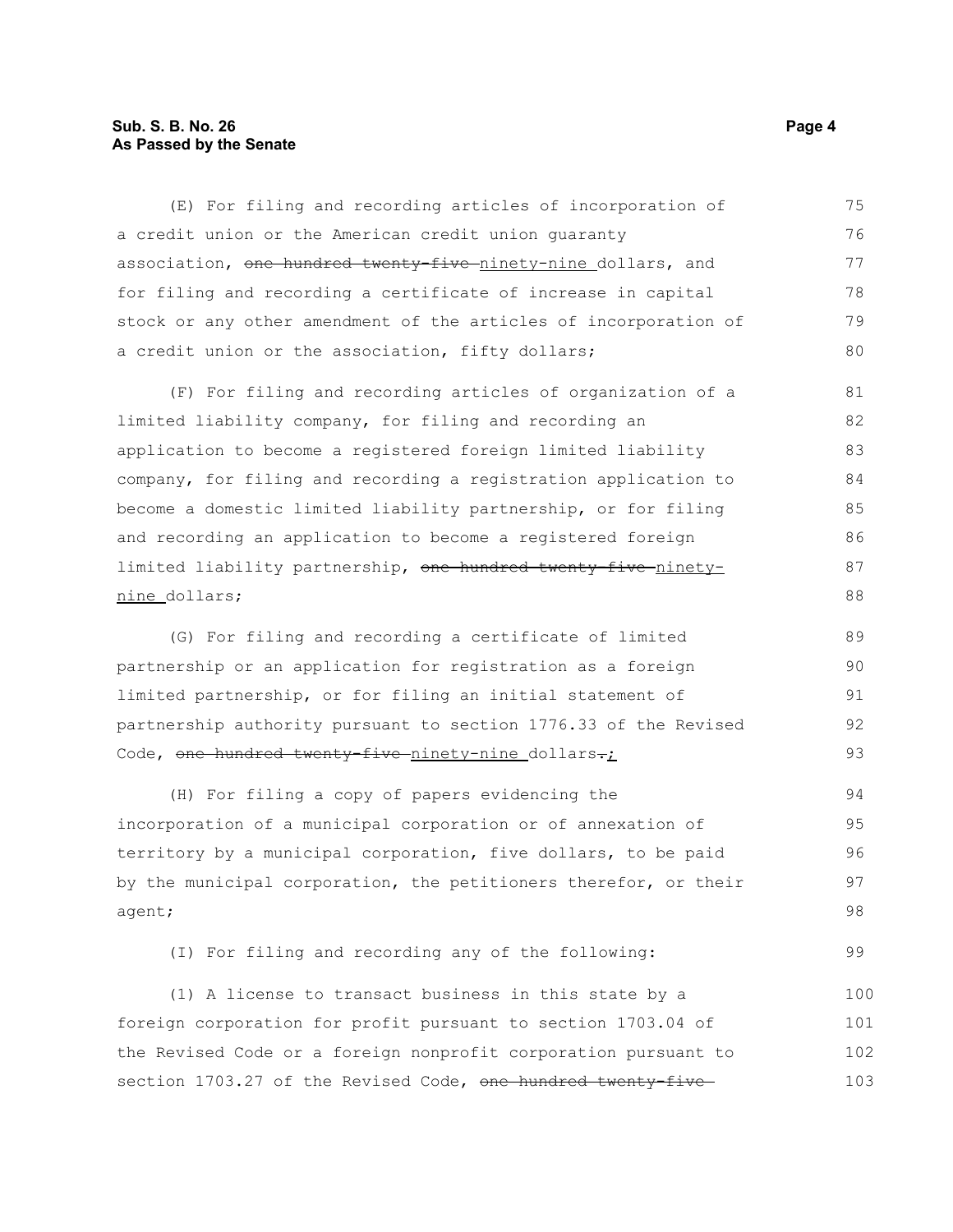#### ninety-nine dollars;

(2) A biennial report or biennial statement pursuant to section 1775.63, 1776.83, or 1785.06 of the Revised Code, twenty-five dollars; 105 106 107

(3) Except as otherwise provided in this section or any other section of the Revised Code, any other certificate or paper that is required to be filed and recorded or is permitted to be filed and recorded by any provision of the Revised Code with the secretary of state, twenty-five dollars. 108 109 110 111 112

(J) For filing any certificate or paper not required to be recorded, five dollars; 113 114

(K)(1) For making copies of any certificate or other paper filed in the office of the secretary of state, a fee not to exceed one dollar per page, except as otherwise provided in the Revised Code, and for creating and affixing the seal of the office of the secretary of state to any good standing or other certificate, five dollars. For copies of certificates or papers required by state officers for official purpose, no charge shall be made. 115 116 117 118 119 120 121 122

(2) For creating and affixing the seal of the office of the secretary of state to the certificates described in division (E) of section 1701.81, division (E) of section 1701.811, division (E) of section 1705.38, division (E) of section 1705.381, division (D) of section 1702.43, division (E) of section 1775.47, division (E) of section 1775.55, division (E) of section 1776.70, division (E) of section 1776.74, division (E) of section 1782.433, or division (E) of section 1782.4310 of the Revised Code, twenty-five dollars. 123 124 125 126 127 128 129 130 131

(L) For a minister's license to solemnize marriages, ten 132

104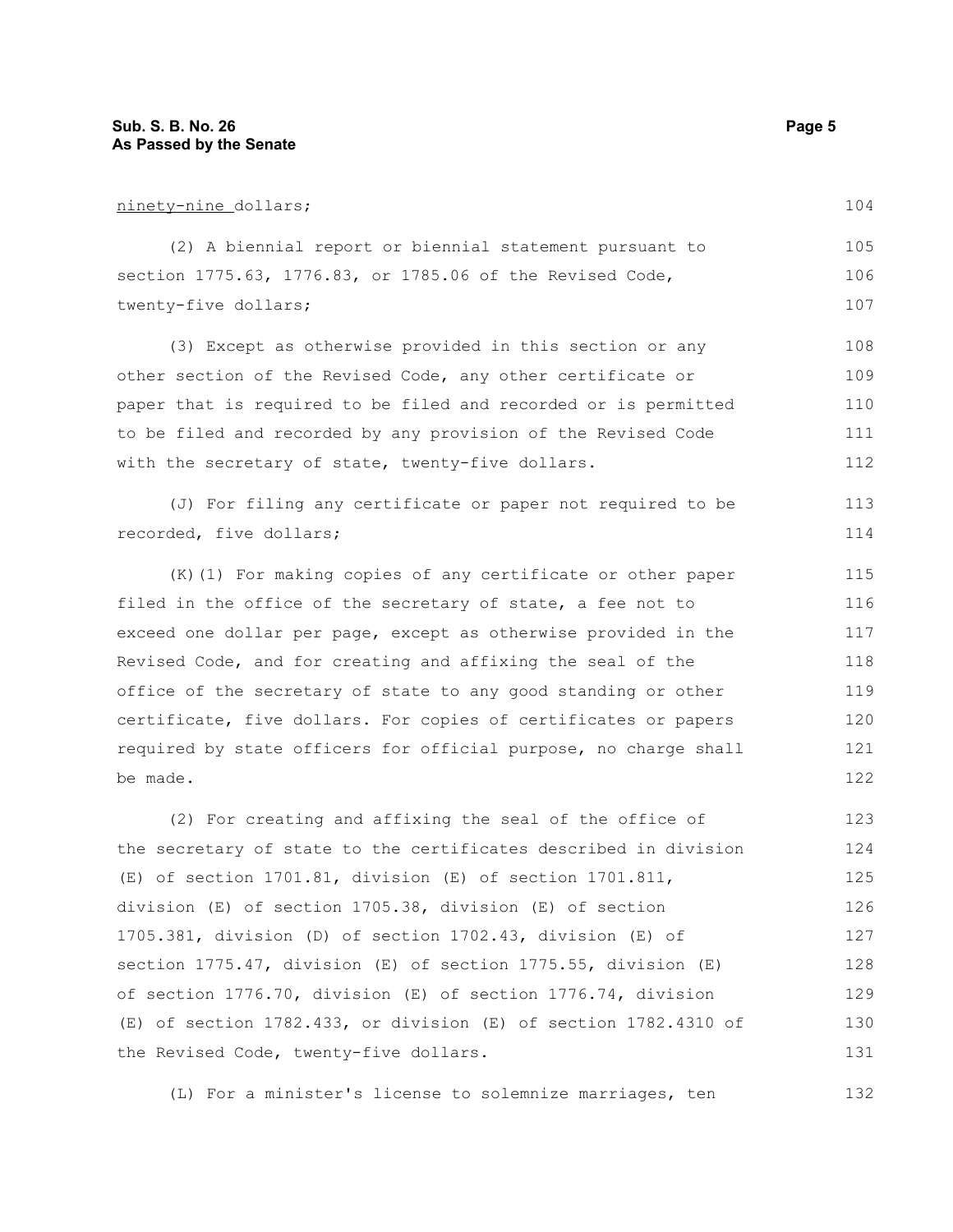| dollars;                                                         | 133 |
|------------------------------------------------------------------|-----|
| (M) For examining documents to be filed at a later date          | 134 |
| for the purpose of advising as to the acceptability of the       | 135 |
| proposed filing, fifty dollars;                                  | 136 |
| (N) Fifty dollars for filing and recording any of the            | 137 |
| following:                                                       | 138 |
| (1) A certificate of dissolution and accompanying                | 139 |
| documents, or a certificate of cancellation, under section       | 140 |
| 1701.86, 1702.47, 1705.43, 1776.65, or 1782.10 of the Revised    | 141 |
| Code;                                                            | 142 |
| (2) A notice of dissolution of a foreign licensed                | 143 |
| corporation or a certificate of surrender of license by a        | 144 |
| foreign licensed corporation under section 1703.17 of the        | 145 |
| Revised Code;                                                    | 146 |
| (3) The withdrawal of registration of a foreign or               | 147 |
| domestic limited liability partnership under section 1775.61,    | 148 |
| 1775.64, 1776.81, or 1776.86 of the Revised Code, or the         | 149 |
| certificate of cancellation of registration of a foreign limited | 150 |
| liability company under section 1705.57 of the Revised Code;     | 151 |
| (4) The filing of a statement of denial under section            | 152 |
| 1776.34 of the Revised Code, a statement of dissociation under   | 153 |
| section 1776.57 of the Revised Code, a statement of disclaimer   | 154 |
| of general partner status under Chapter 1782. of the Revised     | 155 |
| Code, or a cancellation of disclaimer of general partner status  | 156 |
| under Chapter 1782. of the Revised Code.                         | 157 |
| (0) For filing a statement of continued existence by a           | 158 |
| nonprofit corporation, twenty-five dollars;                      | 159 |
| (P) For filing a restatement under section 1705.08 or            | 160 |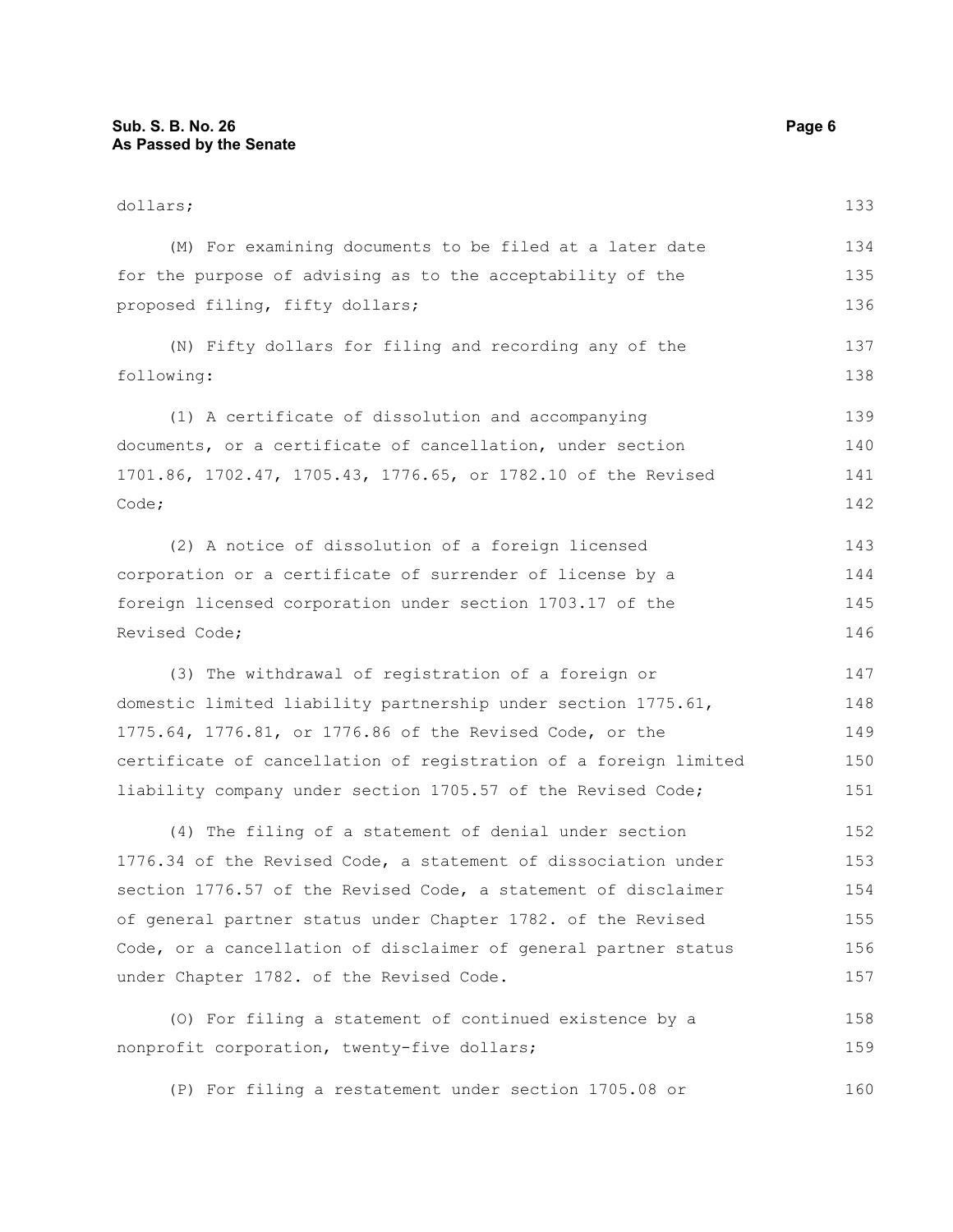#### **Sub. S. B. No. 26 Page 7 As Passed by the Senate**

1782.09 of the Revised Code, an amendment to a certificate of cancellation under section 1782.10 of the Revised Code, an amendment under section 1705.08 or 1782.09 of the Revised Code, or a correction under section 1705.55, 1775.61, 1775.64, 1776.12, or 1782.52 of the Revised Code, fifty dollars; (Q) For filing for reinstatement of an entity cancelled by operation of law, by the secretary of state, by order of the department of taxation, or by order of a court, twenty-five dollars; (R) For filing and recording any of the following: (1) A change of agent, resignation of agent, or change of agent's address under section 1701.07, 1702.06, 1703.041, 1703.27, 1705.06, 1705.55, 1746.04, 1747.03, 1776.07, or 1782.04 of the Revised Code, twenty-five dollars; (2) A multiple change of agent name or address, standardization of agent address, or resignation of agent under section 1701.07, 1702.06, 1703.041, 1703.27, 1705.06, 1705.55, 1746.04, 1747.03, 1776.07, or 1782.04 of the Revised Code, one hundred twenty-five dollars, plus three dollars per entity record being changed, by the multiple agent update. (S) For filing and recording any of the following: (1) An application for the exclusive right to use a name or an application to reserve a name for future use under section 1701.05, 1702.05, 1703.31, 1705.05, or 1746.06 of the Revised Code, fifty-thirty-nine dollars; (2) A trade name or fictitious name registration or report, fifty-thirty-nine dollars; 161 162 163 164 165 166 167 168 169 170 171 172 173 174 175 176 177 178 179 180 181 182 183 184 185 186 187

(3) An application to renew any item covered by division 188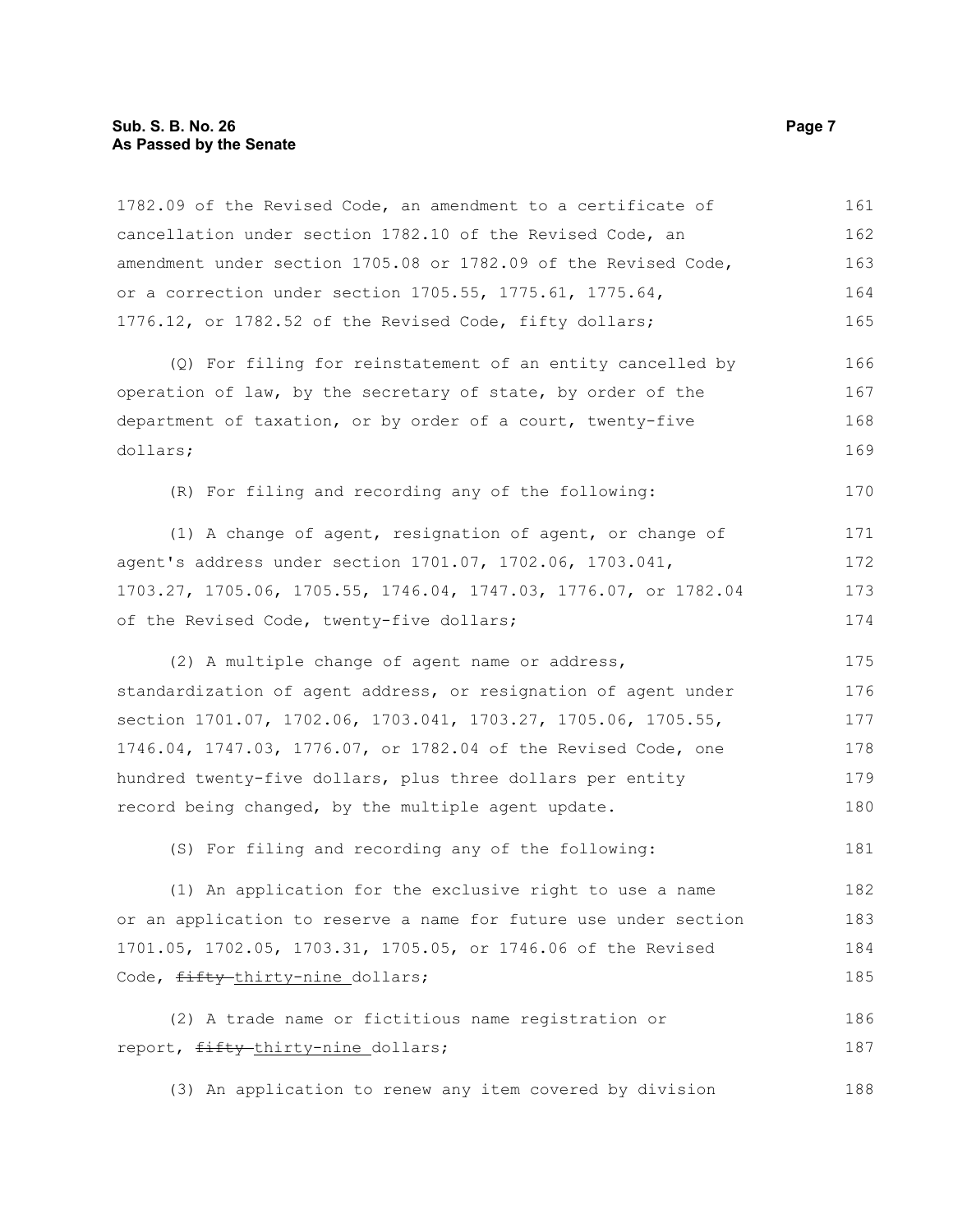| $(S)$ (1) or (2) of this section that is permitted to be renewed,      | 189 |
|------------------------------------------------------------------------|-----|
| twenty-five dollars;                                                   | 190 |
| (4) An assignment of rights for use of a name covered by               | 191 |
| division $(S)(1)$ , $(2)$ , or $(3)$ of this section, the cancellation | 192 |
| of a name registration or name reservation that is so covered,         | 193 |
| or notice of a change of address of the registrant of a name           | 194 |
| that is so covered, twenty-five dollars.                               | 195 |
| (T) For filing and recording a report to operate a                     | 196 |
| business trust or a real estate investment trust, either foreign       | 197 |
| or domestic, one hundred twenty-five ninety-nine dollars; and          | 198 |
| for filing and recording an amendment to a report or associated        | 199 |
| trust instrument, or a surrender of authority, to operate a            | 200 |
| business trust or real estate investment trust, fifty dollars;         | 201 |
| (U) (1) For filing and recording the registration of a                 | 202 |
| trademark, service mark, or mark of ownership, one hundred             | 203 |
| twenty-five dollars;                                                   | 204 |
| (2) For filing and recording the change of address of a                | 205 |
| registrant, the assignment of rights to a registration, a              | 206 |
| renewal of a registration, or the cancellation of a registration       | 207 |
| associated with a trademark, service mark, or mark of ownership,       | 208 |
| twenty-five dollars.                                                   | 209 |
| (V) For filing a service of process with the secretary of              | 210 |

 $(V)$  For filing a service of process with the secretary of state, five dollars, except as otherwise provided in any section of the Revised Code. 211 212

Fees specified in this section may be paid by cash, check, or money order, by credit card in accordance with section 113.40 of the Revised Code, or by an alternative payment program in accordance with division (B) of section 111.18 of the Revised Code. Any credit card number or the expiration date of any 213 214 215 216 217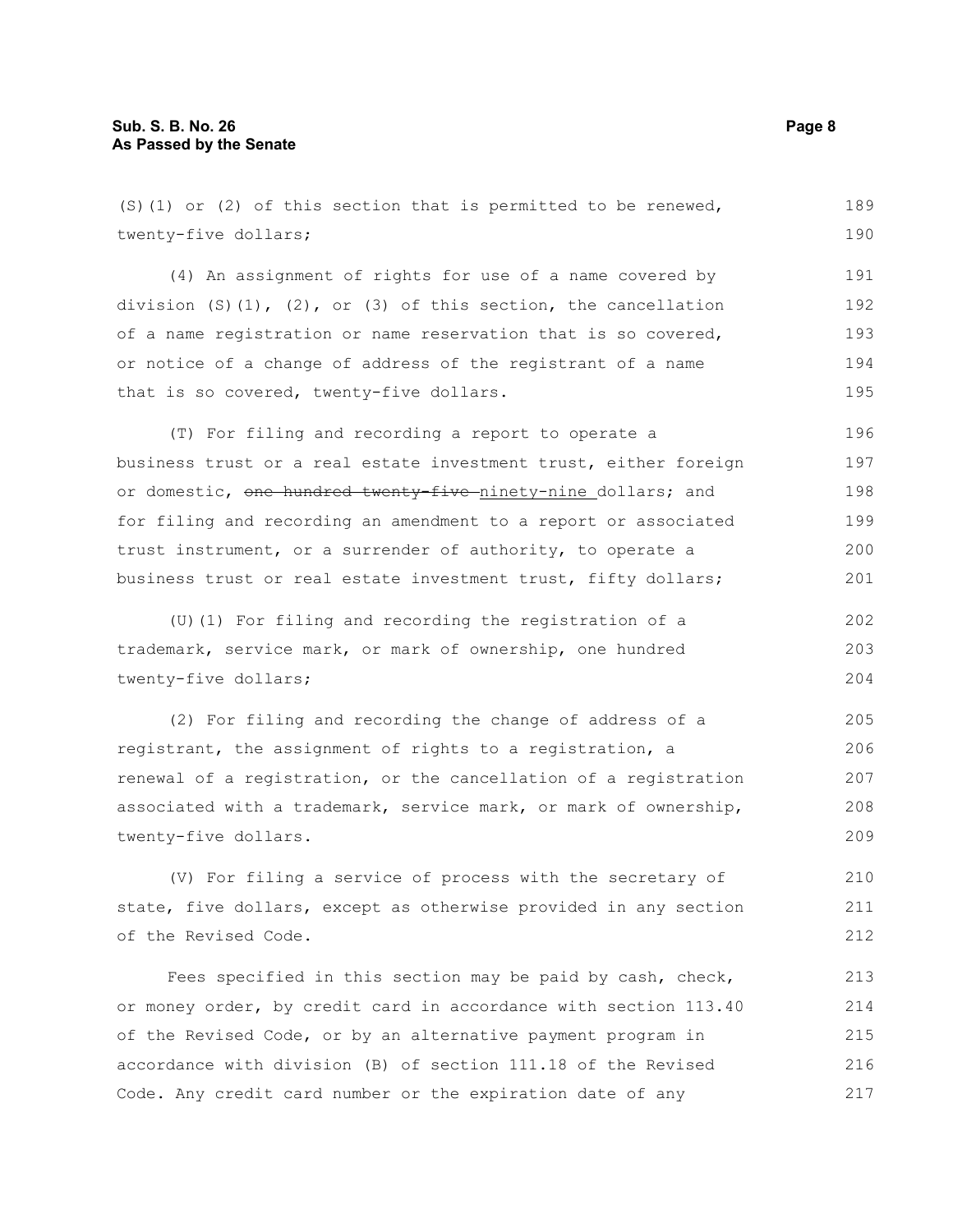credit card is not subject to disclosure under Chapter 149. of the Revised Code. **Sec. 1329.01.** (A) As used in sections 1329.01 to 1329.10 of the Revised Code: (1) "Trade name" means a name used in business or trade to designate the business of the user and to which the user asserts a right to exclusive use. (2) "Fictitious name" means a name used in business or trade that is fictitious and that the user has not registered or is not entitled to register as a trade name. It does not include the name of record of any domestic corporation that is formed under Chapter 1701. or 1702. of the Revised Code, any foreign corporation that is registered pursuant to Chapter 1703. of the Revised Code, any domestic or foreign limited liability company that is formed under or registered pursuant to Chapter 1705. of the Revised Code, any domestic or foreign limited partnership that is formed under or registered pursuant to Chapter 1782. of the Revised Code, or any domestic or foreign limited liability partnership that is formed under or registered pursuant to Chapter 1775. or 1776. of the Revised Code. 218 219 220 221 222 223 224 225 226 227 228 229 230 231 232 233 234 235 236 237

(3) "Person" includes any individual, general partnership, limited partnership, limited liability partnership, corporation, association, professional association, limited liability company, society, foundation, federation, or organization formed under the laws of this state or any other state. 238 239 240 241 242

(B) Subject to sections 1329.01 to 1329.10 of the Revised Code, any person may register with the secretary of state, on a form prescribed by the secretary of state, any trade name under which the person is operating, setting forth all of the 243 244 245 246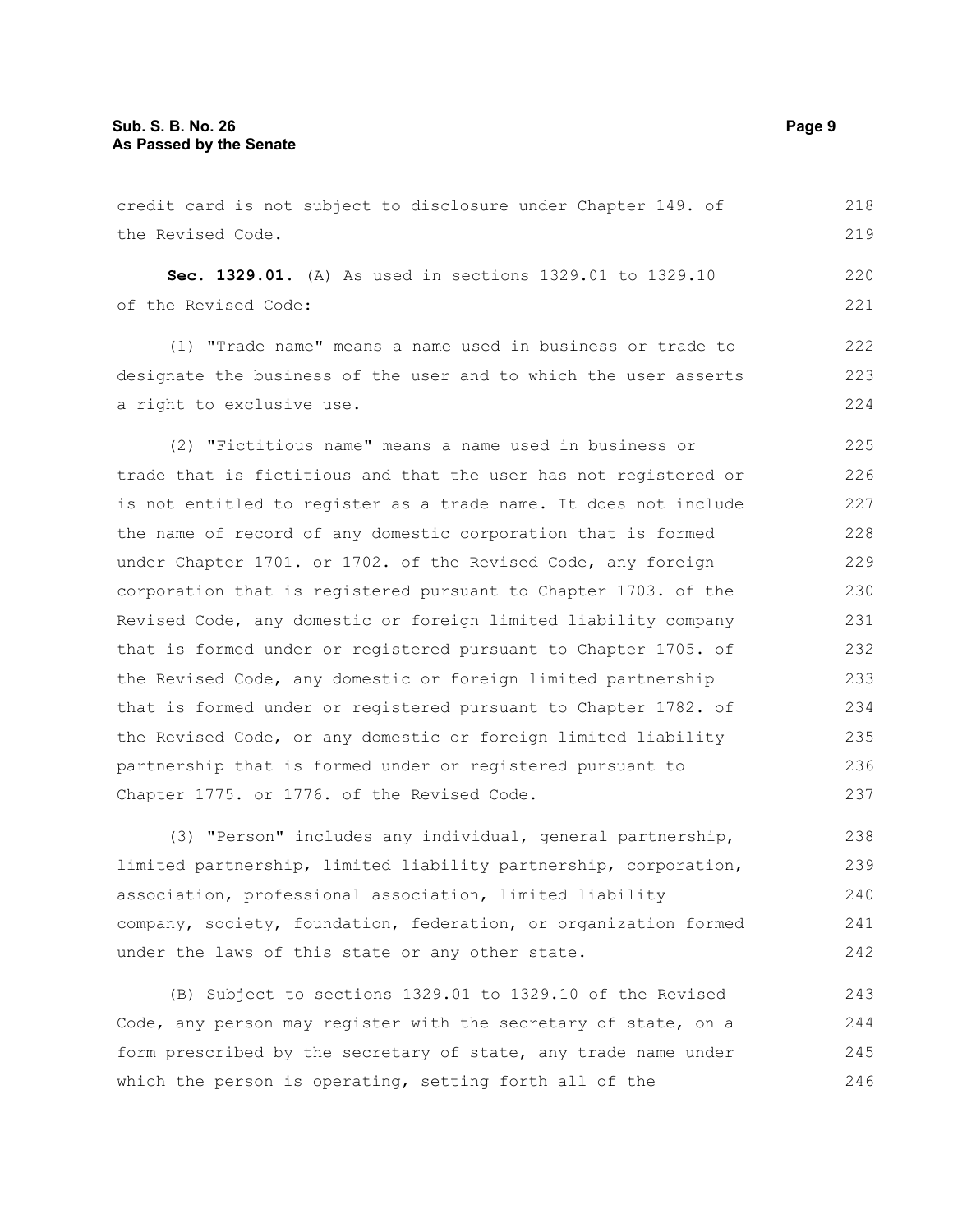| following:                                                       | 247 |
|------------------------------------------------------------------|-----|
| (1) The name and business address of the applicant for           | 248 |
| registration and any of the following that is applicable:        | 249 |
| (a) If the applicant is a general partnership, the name          | 250 |
| and address of at least one partner or the identifying number    | 251 |
| the secretary of state assigns to the partnership pursuant to    | 252 |
| section 1776.05 of the Revised Code;                             | 253 |
| (b) If the applicant is a limited partnership, a                 | 254 |
| corporation, professional association, limited liability         | 255 |
| company, or other entity, the form of the entity and the state   | 256 |
| under the laws of which it was formed.                           | 257 |
| (2) The trade name to be registered;                             | 258 |
| (3) The general nature of the business conducted by the          | 259 |
| applicant;                                                       | 260 |
| (4) The length of time during which the trade name has           | 261 |
| been used by the applicant in business operations in this state. | 262 |
| (C) The trade name application shall be signed by the            | 263 |
| applicant or by any authorized representative of the applicant.  | 264 |
| A single trade name may be registered upon each trade name       | 265 |
| application submitted under sections 1329.01 to 1329.10 of the   | 266 |
| Revised Code.                                                    | 267 |
| The trade name application shall be accompanied by a             | 268 |
| filing fee of fifty-thirty-nine_dollars, payable to the          | 269 |
| secretary of state.                                              | 270 |
| (D) Any person who does business under a fictitious name         | 271 |
| and who has not registered and does not wish to register the     | 272 |
| fictitious name as a trade name or who cannot do so because the  | 273 |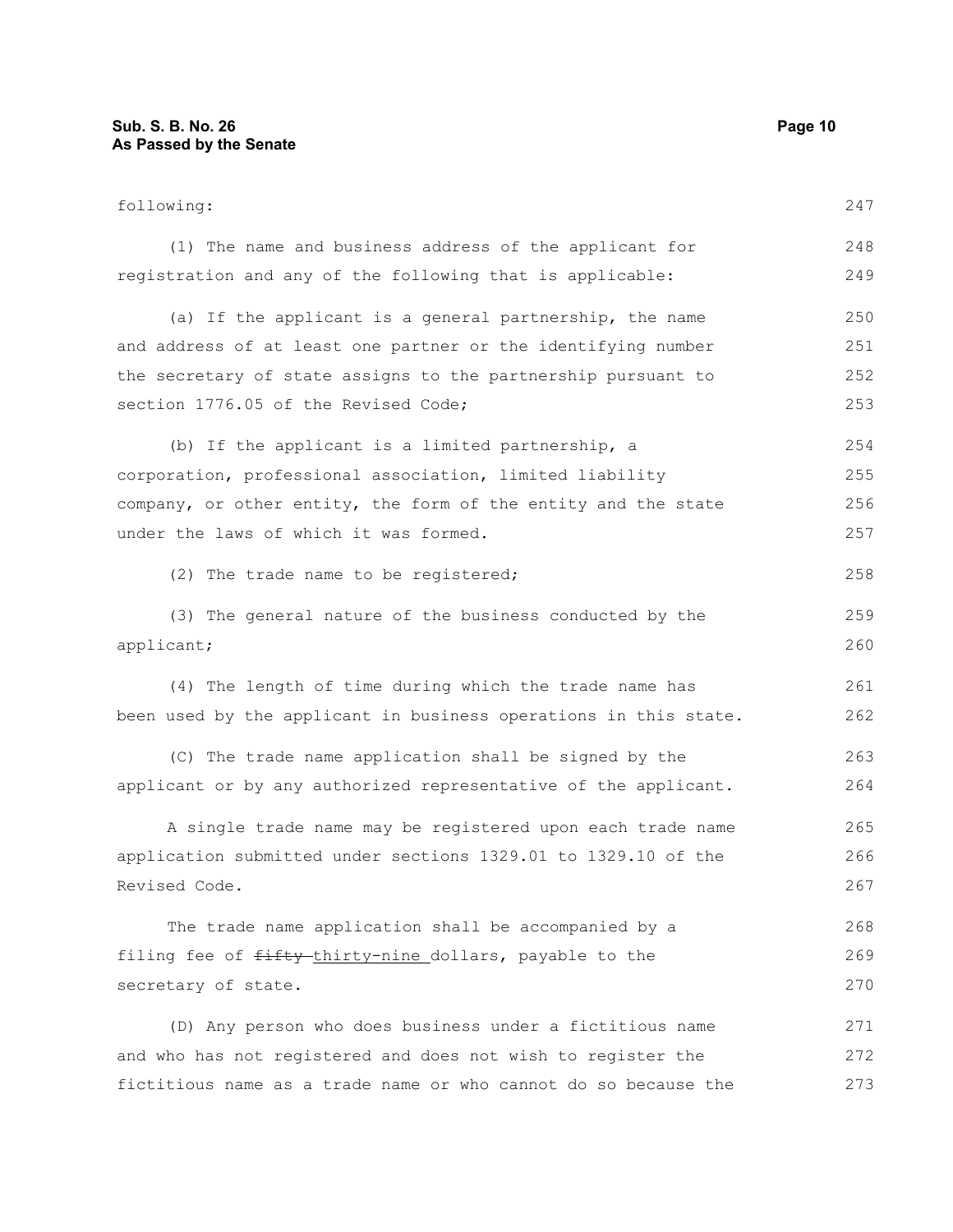| name is not available for registration shall report the use of   | 274 |
|------------------------------------------------------------------|-----|
| the fictitious name to the secretary of state, on a form         | 275 |
| prescribed by the secretary of state, setting forth all of the   | 276 |
| following:                                                       | 277 |
| (1) The name and business address of the user and any of         | 278 |
| the following that is applicable:                                | 279 |
| (a) If the user is a general partnership, the name and           | 280 |
| address of at least one partner or the identifying number the    | 281 |
| secretary of state assigns to the partnership pursuant to        | 282 |
| section 1775.105 of the Revised Code;                            | 283 |
| (b) If the user is a limited partnership, a corporation,         | 284 |
| professional association, limited liability company, or other    | 285 |
| entity, the form of the entity and the state under whose laws it | 286 |
| was formed.                                                      | 287 |
| (2) The fictitious name being used;                              | 288 |
| (3) The general nature of the business conducted by the          | 289 |
| user.                                                            | 290 |
| (E) The report of use of a fictitious name shall be signed       | 291 |
| by the user or by any authorized representative of the user.     | 292 |
| A single fictitious name may be registered upon each             | 293 |
| fictitious name report submitted under sections 1329.01 to       | 294 |
| 1329.10 of the Revised Code.                                     | 295 |
| The fictitious name report shall be accompanied by a             | 296 |
| filing fee of fifty-thirty-nine dollars, payable to the          | 297 |
| secretary of state.                                              | 298 |
| A report under this division shall be made within thirty         | 299 |
| days after the date of the first use of the fictitious name.     | 300 |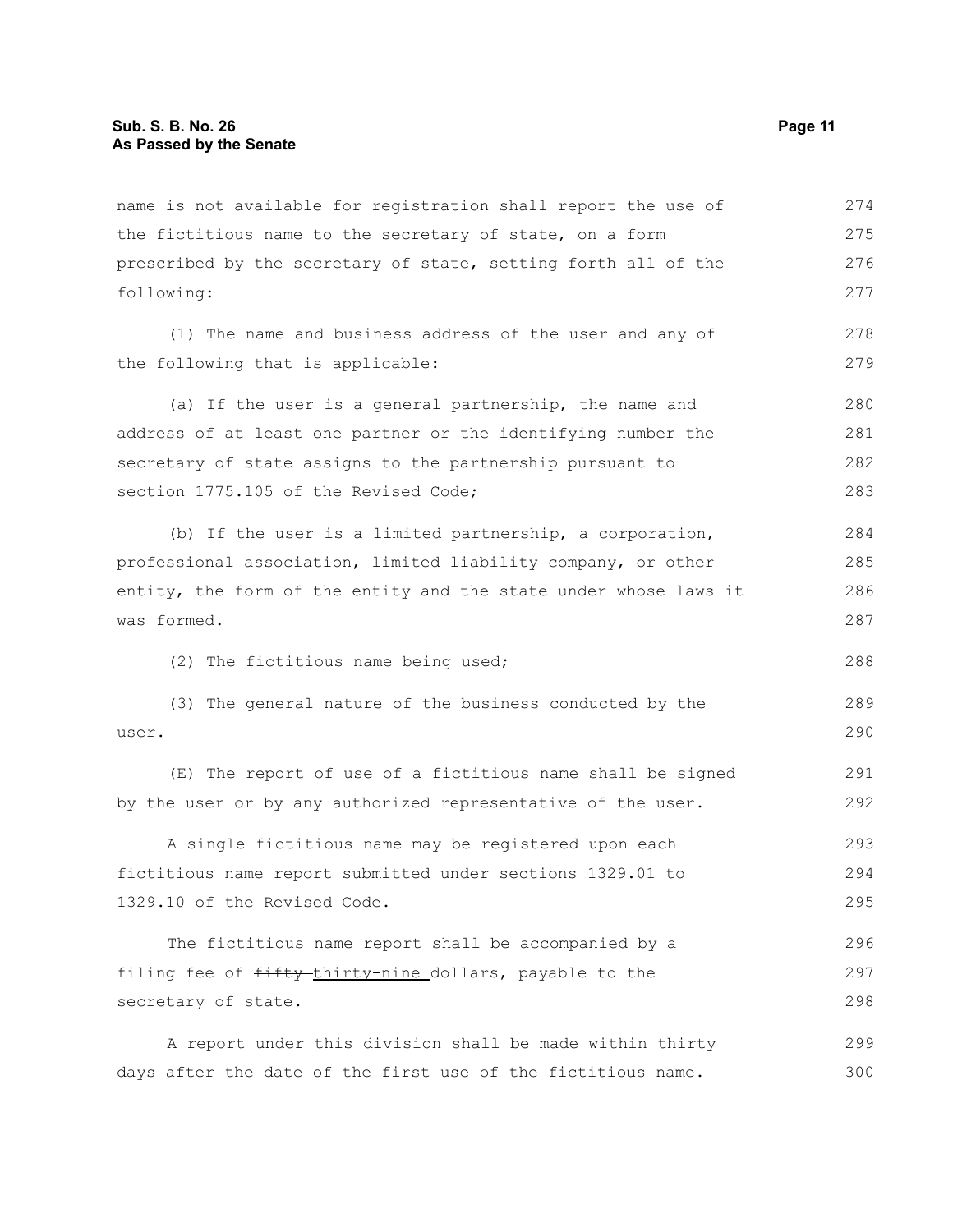## **Sub. S. B. No. 26 Page 12 As Passed by the Senate**

| Sec. 1703.04. (A) To procure a license to transact               | 301 |
|------------------------------------------------------------------|-----|
| business in this state, a foreign corporation for profit shall   | 302 |
| file with the secretary of state a certificate of good standing  | 303 |
| or subsistence, dated not earlier than ninety days prior to the  | 304 |
| filing of the application, under the seal of the secretary of    | 305 |
| state, or other proper official, of the state under the laws of  | 306 |
| which said corporation was incorporated, setting forth:          | 307 |
| (1) The exact corporate title;                                   | 308 |
| (2) The date of incorporation;                                   | 309 |
| (3) The fact that the corporation is in good standing or         | 310 |
| is a subsisting corporation.                                     | 311 |
| (B) To procure such a license, such corporation also shall       | 312 |
| file with the secretary of state an application in such form as  | 313 |
| the secretary of state prescribes, verified by the oath of any   | 314 |
| authorized officer of such corporation, setting forth, but not   | 315 |
| limited to:                                                      | 316 |
| (1) The name of the corporation and, if its corporate name       | 317 |
| is not available, the trade name under which it will do business | 318 |
| in this state;                                                   | 319 |
| (2) The name of the state under the laws of which it was         | 320 |
| incorporated;                                                    | 321 |
| (3) The location and complete address of its principal           | 322 |
| office;                                                          | 323 |

(4) The name of the county and the municipal corporation or township in which its principal office within this state, if any, is to be located; 324 325 326

(5) The appointment of a designated agent and the complete address of such agent; 327 328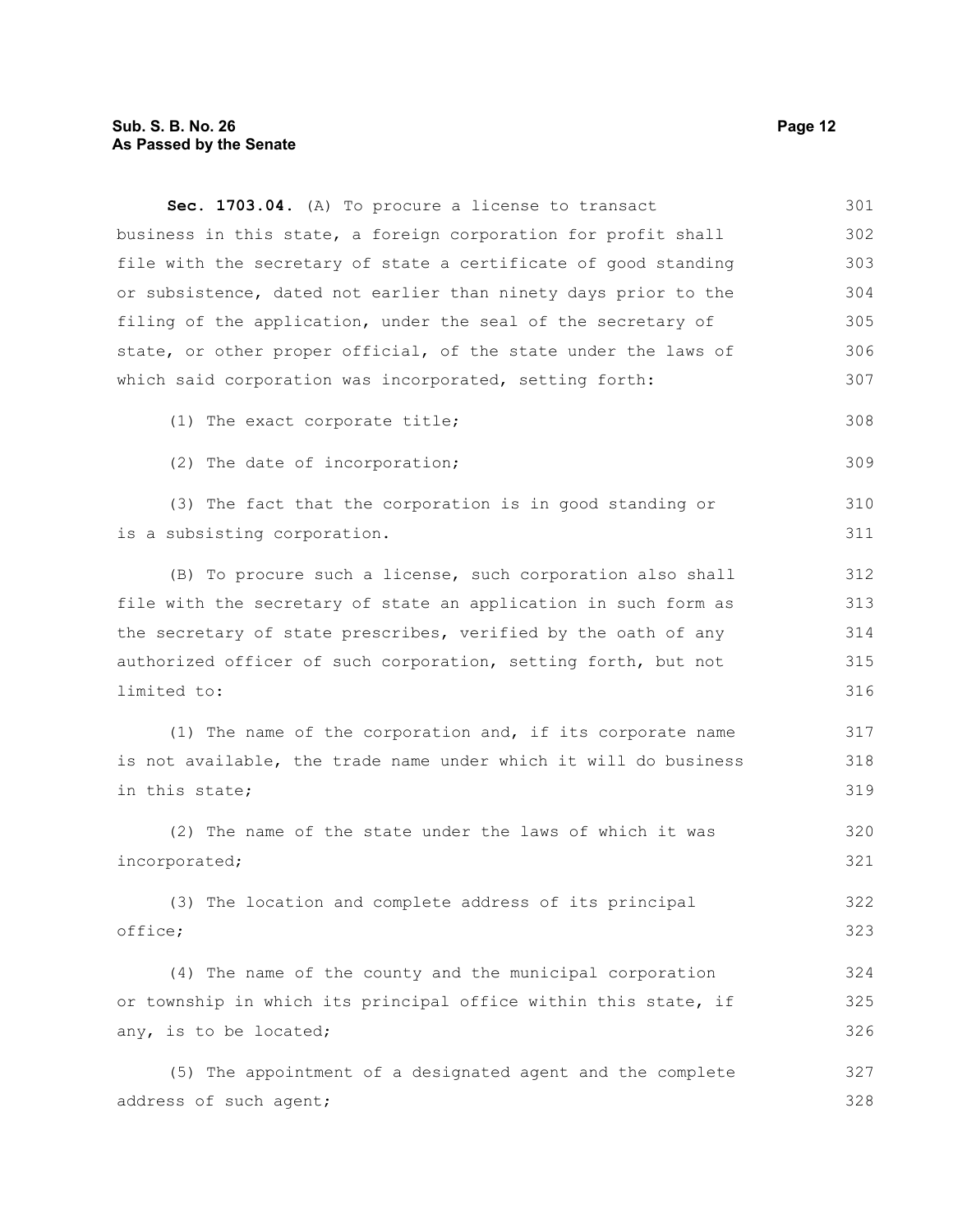(6) The irrevocable consent of such corporation to service of process on such agent so long as the authority of such agent continues and to service of process upon the secretary of state in the events provided for in section 1703.19 of the Revised Code; 329 330 331 332 333

(7) A brief summary of the corporate purposes to be exercised within this state.

(C)(1) No such application for a license shall be accepted for filing if it appears that the name of the foreign corporation is prohibited by law or is not distinguishable upon the records in the office of the secretary of state from the name of any other corporation, whether nonprofit or for profit and whether that of a domestic corporation or of a foreign corporation authorized to transact business in this state, the name of a limited liability company registered in the office of the secretary of state pursuant to Chapter 1705. of the Revised Code, whether domestic or foreign, the name of any limited liability partnership registered in the office of the secretary of state pursuant to Chapter 1775. or 1776. of the Revised Code, whether domestic or foreign, the name of any limited partnership registered in the office of the secretary of state pursuant to Chapter 1782. of the Revised Code, whether domestic or foreign, or a trade name to which the exclusive right at the time in question is registered in the manner provided in Chapter 1329. of the Revised Code, unless there also is filed with the secretary of state, on a form prescribed by the secretary of state, the consent of the other entity or person to the use of the name, evidenced in a writing signed by any authorized officer of the other entity or authorized representative of the other person owning the exclusive right to the registered trade name. 336 337 338 339 340 341 342 343 344 345 346 347 348 349 350 351 352 353 354 355 356 357 358 359

334 335